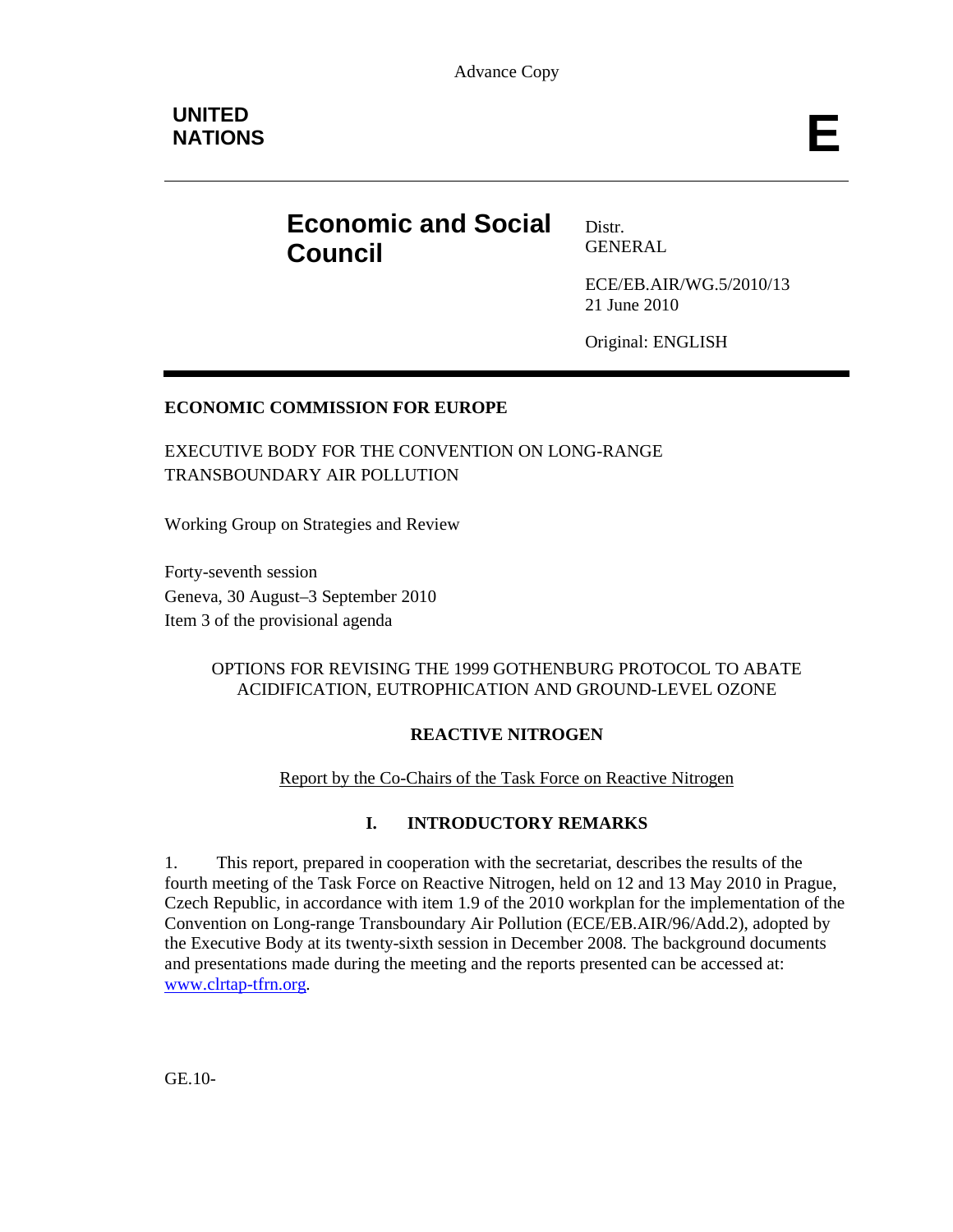$\overline{a}$ 

#### **A. Attendance**

2. Sixty-one experts from the following Parties to the Convention attended the meeting of the Task Force: Austria, Belgium, Bulgaria, Canada, Czech Republic, Denmark, France, Germany, Greece, Hungary, Ireland, Italy, the Netherlands, Norway, Poland, Portugal, the Russian Federation, Spain, Sweden, Switzerland and the United Kingdom of Great Britain and Northern Ireland.

3. Also present were representatives from the Working Group on Strategies and Review and the Working Group on Effects, as well as experts from the International Cooperative Programme (ICP) on Modelling and Mapping of Critical Loads and Levels and Air Pollution Effects, Risks and Trends (ICP Modelling and Mapping); the Joint Expert Group on Dynamic Modelling; the EMEP<sup>1</sup> Centre for Integrated Assessment Modelling (CIAM) at the International Institute for Applied Systems Analysis (IIASA); the Expert Group on Techno-economic Issues; the European Commission Directorate-General for the Environment; Fertilizers Europe (EFMA); the United Nations Environment Programme (UNEP) Global Partnership on Nutrient Management; and the Global Air Pollution (GAP) Forum.

#### **B. Organization of work**

4. The Task Force was co-chaired by Mr. O. Oenema (Netherlands) and Mr. M. Sutton (United Kingdom). It was hosted by the Czech Ministry of Agriculture, with support from the research networking programme "Nitrogen in Europe" (NinE) of the European Science Foundation (ESF).

5. The Task Force regretted that, due to resource constraints, the secretariat was not in a position to attend the meeting.

6. The representatives of the Czech Ministry of Agriculture and the Czech Ministry of Environment opened the fourth meeting of the Task Force and outlined some of the challenges presented in revising the 1999 Gothenburg Protocol to Abate Acidification, Eutrophication and Ground-level Ozone (Gothenburg Protocol).

#### **II. MAIN OBJECTIVES**

7. The Task Force mainly worked in plenary session, with an emphasis on relating its work to activities within and outside the Convention linked to reactive nitrogen (Nr) and an integrated approach to the management of the nitrogen (N) cycle. It also discussed the preparation of a report on nitrogen and climate interactions, as requested by the Executive Body at its twentyseventh session in 2009 (ECE/EB.AIR/99, para. 86 (c)). The Task Force divided into groups to discuss replies by Parties to the Convention's 2008 and 2006 Questionnaires on Strategies and Policies for Air Pollution Abatement (ECE/EB.AIR/2007/5 and ECE/EB.AIR/2005/4.Add.1 and

<sup>&</sup>lt;sup>1</sup> The Cooperative Programme for Monitoring and Evaluation of the Long-range Transmission of Air Pollutants in Europe.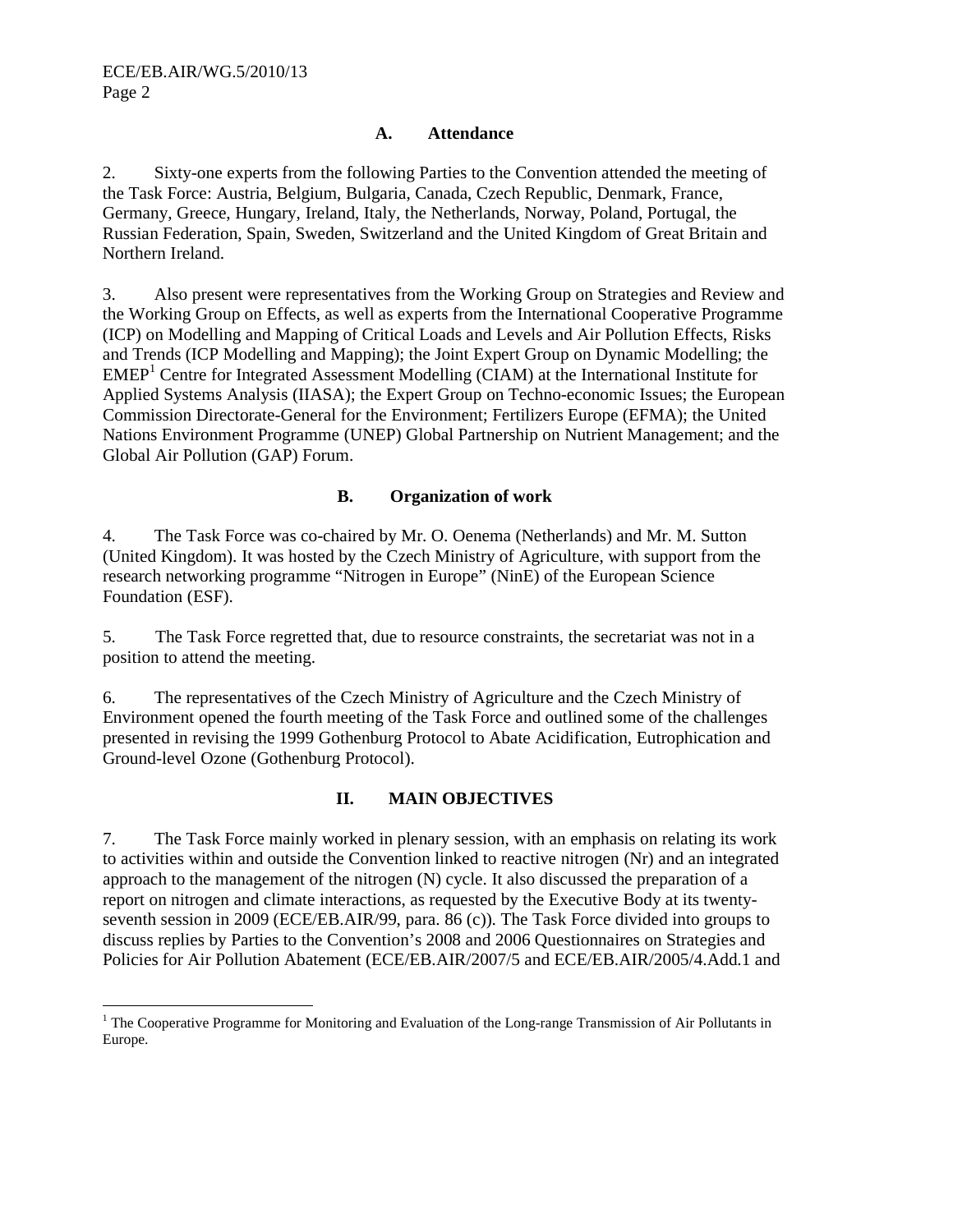Add.2) and how those replies related to the experience of the experts present at the meeting. Those groups then reported their conclusions to the Task Force in plenary.

8. An expert from the Czech Republic gave a presentation on "Integration of nitrogen flows in the Czech Republic", including the establishment of a national nitrogen input-output budget, and highlighted the availability of the required input information. Nitrogen losses from the combined agriculture, industry, transport and household sectors were found to be much larger to air (mainly as ammonia and nitrogen oxides) than to water (mainly as nitrate and organically bound nitrogen).

#### **III. MITIGATION OF AGRICULTURAL NITROGEN UNDER THE GOTHENBURG PROTCOL**

9. The Task Force Co-Chairs reported on the current status of work achieved by the Task Force on revision of annex IX to the Gothenburg Protocol, as presented to the forty-sixth session of the Working Group on Strategies and Review in April 2010. Taking note of the feedback from the Working Group, the Task Force acknowledged that its priority tasks were to update the Guidance document on control techniques for preventing and abating emissions of ammonia (NH3) (EB.AIR/WG.5/2007/13; hereinafter, the Guidance Document) and to provide specific information on costs and benefits of measures suggested by the Task Force in relation to a revised annex IX. The Task Force noted that work on revision of the United Nations Economic Commission for Europe (UNECE) Framework Code for Good Agricultural Practice for Reducing Ammonia (EB.AIR/WG.5/2001/7) was of lower priority, since that revision would be dependent on prior agreement of the updated Guidance Document. The Task Force agreed that a draft of the updated Guidance Document would be provided as an informal document to the forty-seventh session of the Working Group in August 2010.

10. The Co-Chairs of the Task Force's Expert Panel on Mitigation of Agricultural Nitrogen (from Canada and Czech Republic) presented a summary of proposed annex IX options in table format. The Expert Panel reported progress in allocating tasks for the updating of the Guidance Document, and proposals for further minor amendments to annex IX of the Gothenburg Protocol (as detailed in section VII of this report). It was agreed that the revised Guidance Document would make reference to approaches that as far as possible avoided pollution swapping in relation to greenhouse gas emissions and water pollution.

11. The representative of CIAM reported on progress on the cost estimation of the options for revision of annex IX, as requested by the Working Group. Estimates of current economic figures for measures and the way in which the Greenhouse Gas and Air Pollution Interactions and Synergies (GAINS) model operated were presented. It was noted that GAINS was primarily aimed at optimization of measures and strategies to achieve targets across the whole UNECE area rather than on a national level. The Task Force welcomed the work of the CIAM, while noting that some experts considered the costs of ammonia abatement would in many cases be cheaper than currently estimated. The Task Force agreed that it was a priority to develop consensus on the costs of the ammonia mitigation options for annex IX.

12. The representative of the European Commission presented the Commissions' perspective on the annex IX options. The current discussion priorities for the Commission within the context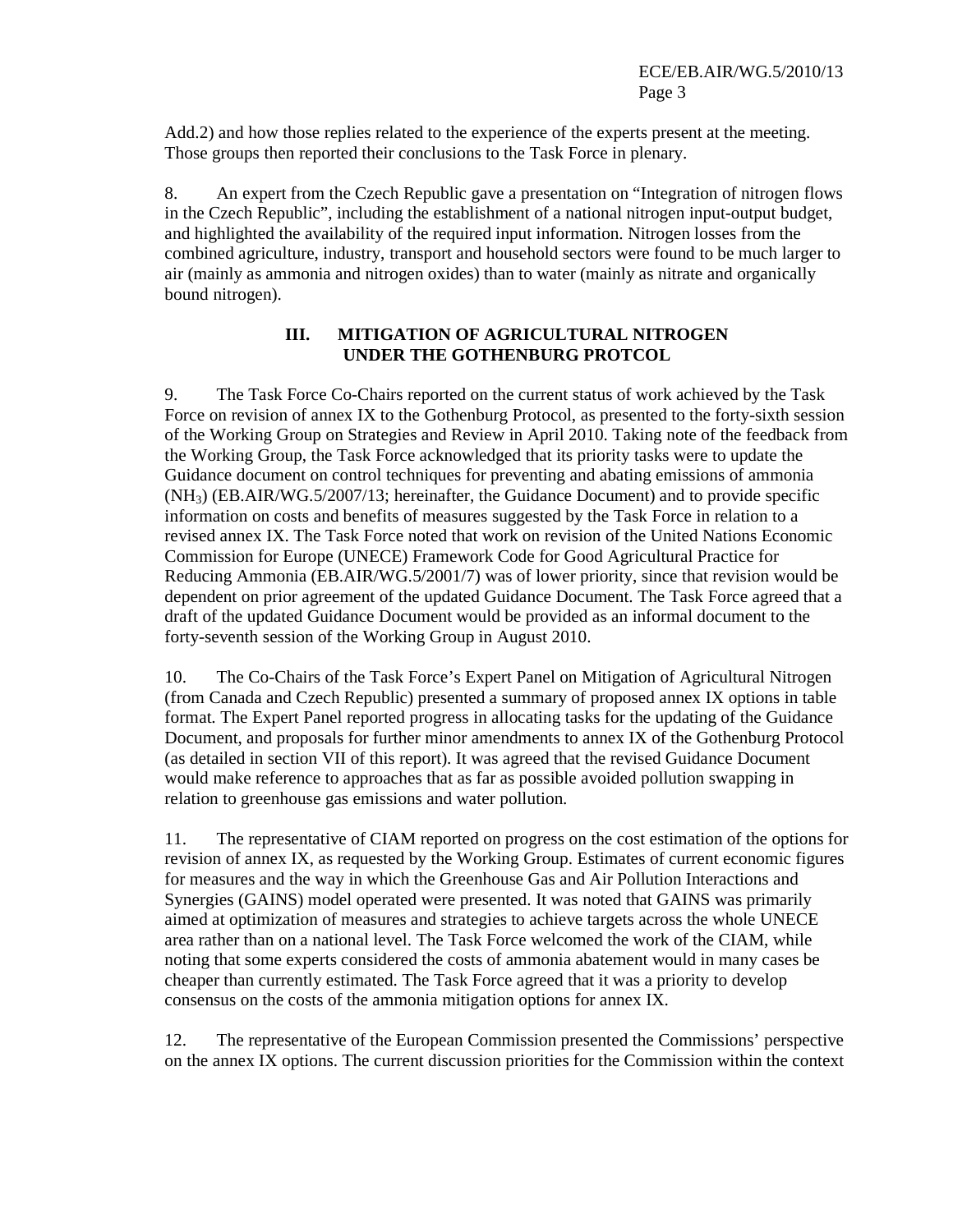of the Working Group were ambition level; scope; potential flexibilities for countries in Eastern Europe, the Caucasus and Central Asia; and the legal character of the revised annex IX. The Task Force should, moreover, identify priority measures in annex IX and quantify the costs and benefits (in terms of emission reductions) achievable through those key measures. Consistency with EU legislation should be ensured as far as possible. The Task Force should also highlight benefits, in quantitative terms, of the inclusion of the cattle sector in the revised annex IX, so as to facilitate the discussion within the Working Group.

13. The Task Force discussed the priorities as set out by the Working Group related to updating annex IX and the Guidance Document. It was noted that a considerable amount of work still needed to be done, especially related to the estimation of cost and benefits of the measures in annex IX. The Task Force Co-Chairs therefore proposed the holding of a workshop on estimating costs of ammonia abatement adjacent to the fifth Task Force meeting (tentatively scheduled for October 2010), with its outcomes to be reported to the Working Group at its fortyeighth session in April 2011. The Task Force agreed to ask the Bureau of the Executive Body to add the workshop to the Convention's list of meetings

14. The Task Force agreed that all sources of ammonia emissions needed to be addressed, including those from cattle, which accounted for around 50 per cent of total European ammonia emissions from agriculture. The Task Force agreed that the priority measures for annex IX should focus on:

- (a) Nitrogen management and feeding for cattle, pigs and poultry;
- (b) New and largely rebuilt housing for pigs and poultry;
- (c) Manure storage for cattle and pigs outside of animal houses;
- (d) Land application of slurry and solid manure for cattle, pigs and poultry; and
- (e) Land application of urea-containing fertilizers.

15. Measures to reduce emissions from cattle housing were considered lower priority because of limited technical capability, while emissions from other livestock (sheep, goats, buffalo, horses, camels, minks, etc.) were considered lower priority based on their limited contribution to total UNECE emissions.

16. The Task Force agreed a number of specific amendments to the proposed options for revision of annex IX (as explained in the annex to this report). The updated proposal for annex IX was provided separately (ECE/EB.AIR/2010/13). Other issues related to the revision of the Gothenburg Protocol were considered under nitrogen budgets (see below).

# **IV. NITROGEN BUDGETS**

17. The Co-Chairs of the Task Force's Expert Panel on Nitrogen Budgets (from Austria and the Netherlands) reported on the work on nitrogen budgets at different spatial scales, including both national-scale and farm-scale. National budgets from at least six countries were now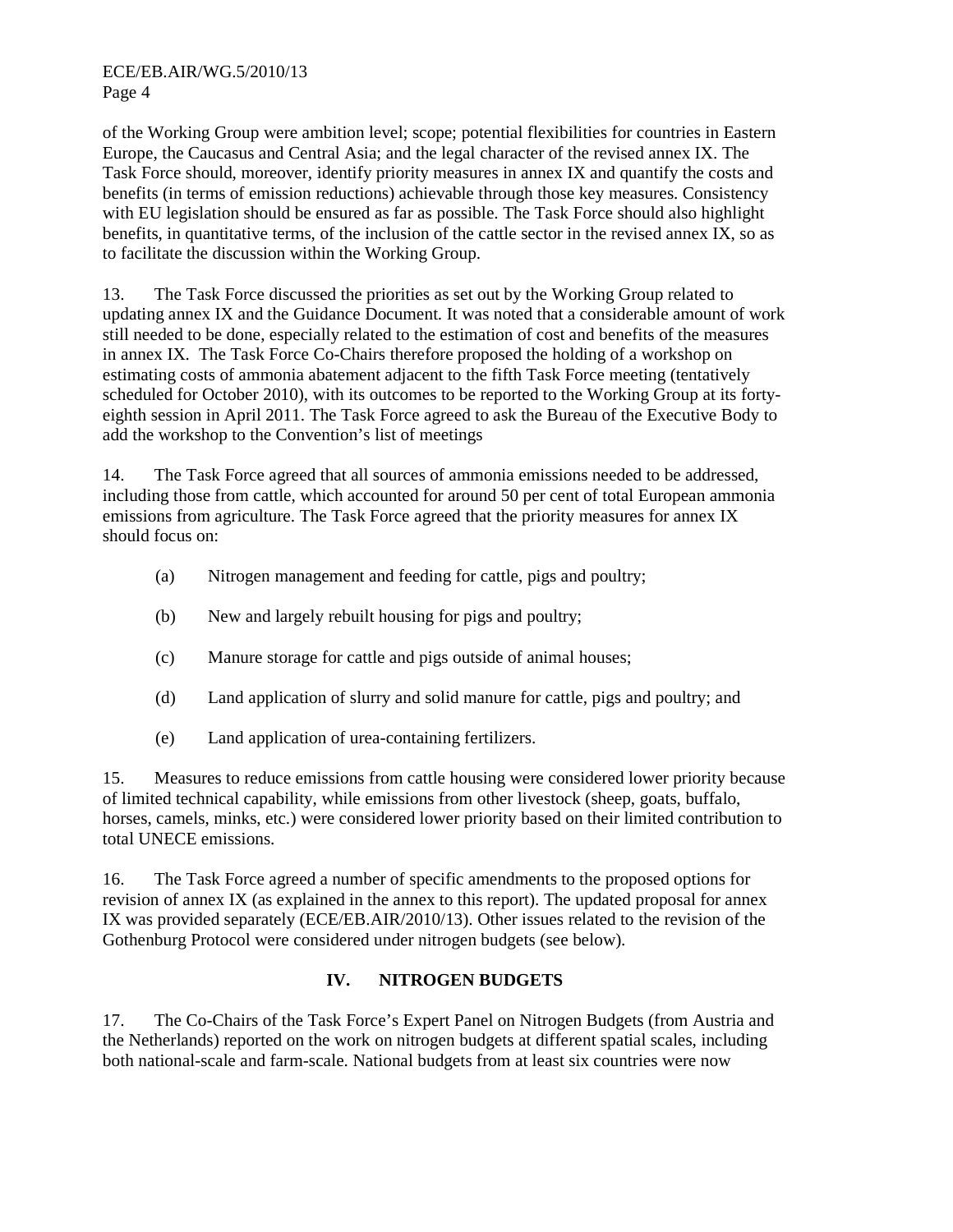available (including Canada, Germany, the United Kingdom and Switzerland). Those budgets had been developed using a common template devised within the group, which allowed direct comparisons between countries. Technical improvements to increase user-friendliness of the template were also planned. The Task Force noted several uses of such national budgets, including as a quantification tool for the development of scenarios, as a communication tool to identify intervention points and as a tool to develop indicators. The Task Force agreed that the Expert Panel would contribute to development of farm-scale farm-gate balances (in collaboration with the Organization for Economic Cooperation and Development (OECD)) and that national budgets and efficiency figures could be used for benchmarking. The Task Force requested the Expert Panel to prepare text describing nitrogen balance approaches for including in the Guidance Document, in relation to the measures proposed for annex IX.

18. The Task Force noted that national nitrogen budgets provided a valuable approach to report progress on measures to reduce nitrogen losses and to improve overall nitrogen use efficiency at the regional scale. The Task Force therefore agreed to forward the following option for incorporation in a revised version of the Gothenburg Protocol (Article 6: Strategies, Policies, Programmes, Measures and Information) for consideration by the Working Group: "Each Party shall/should set up a system to establish and report national nitrogen budgets. These national nitrogen budgets should cover all major flows of reactive nitrogen in order to support future improvement programmes, as well as intercountry comparisons. The Parties shall strive to harmonize their efforts as well as their reporting methodology, taking into account the methodology presented in the Guidance Document V adopted by the Executive Body at its seventeenth session (decision 1999/1) and any amendments thereto".

#### **V. NITROGEN AND FOOD**

19. The Co-Chairs of the Task Force's Expert Panel on Nitrogen and Food (experts from EFMA and the Netherlands) presented a workplan to create a better understanding of the relationship between human diets and the nitrogen cycle, including defining product categories and environmental effects in relation to those categories. The Expert Panel would touch upon issues related to changing consumer behaviour and production systems and address possible synergies and trade-offs in relation to ammonia emissions, greenhouse gas balance, land use and water use. The Task Force noted the plan of the Expert Panel to meet in October 2010 to further those aims. The Task Force agreed to provide an informal document to the forty-seventh session of the Working Group outlining the aims and structure of its report on nitrogen and human diets.

20. To guide its further work, the Task Force invited the Working Group on Strategies and Review to indicate whether it agreed that the study on nitrogen and food:

(a) Should, in its first phase, be focused on the European part of the UNECE region, but including the potential effects on feed production outside of Europe, and of import and export of meat and dairy products. An initial limitation of the scope would be desirable, given the available resources and the geographical composition of the contributing experts; and

(b) Should mainly focus on the consequences of dietary changes and not on how to achieve such changes.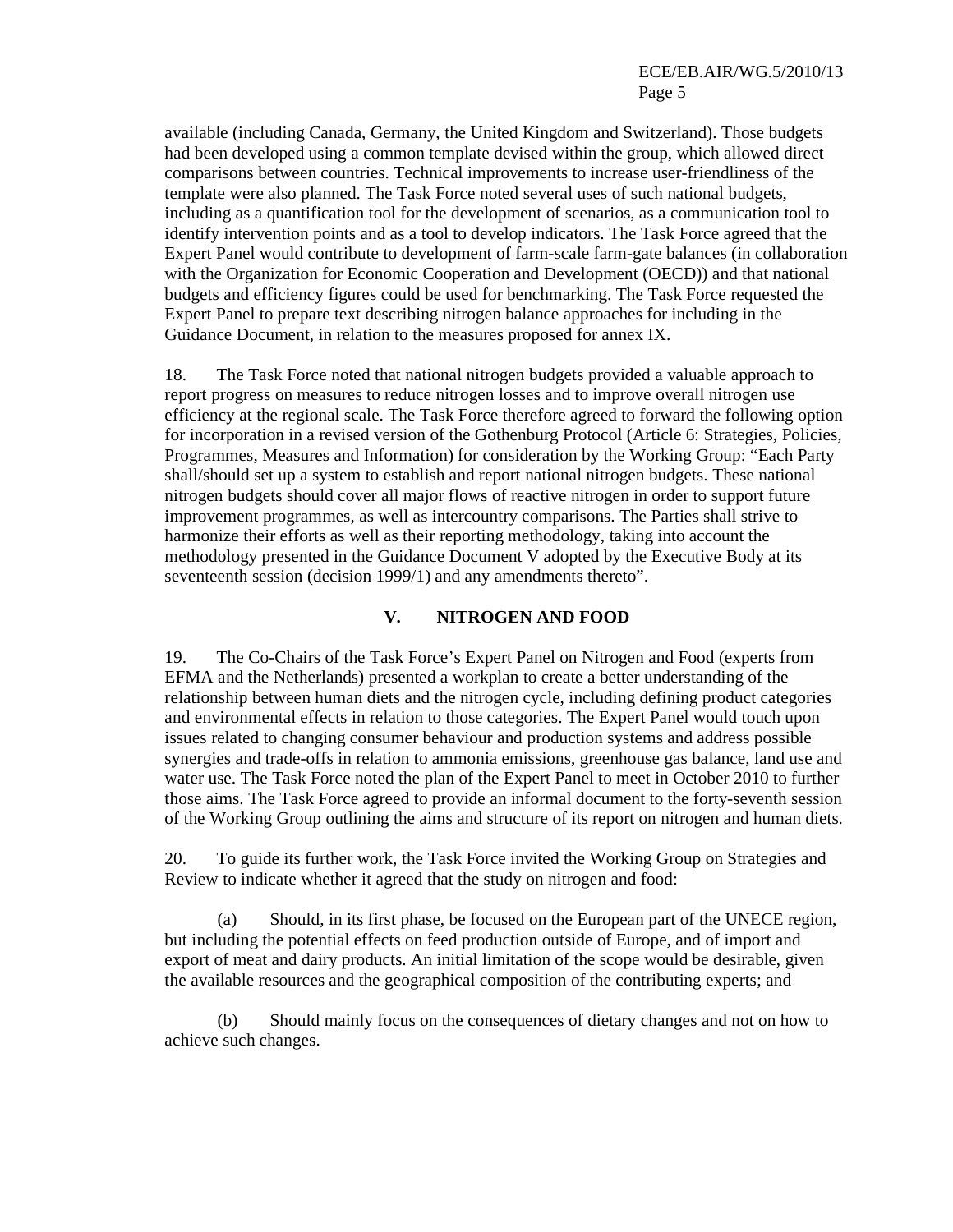## **VI. NITROGEN AND CLIMATE**

21. In response to the request of the Executive Body at its twenty-seventh session in December 2009 (ECE/EB.AIR/99, Para. 86 (c)), the Task Force initiated a plan to prepare a report on nitrogen and climate interactions so as to inform the Gothenburg Protocol revision process. Progress on that report was presented by an expert from the Netherlands. The expert outlined the important links between nitrogen and climate and proposed an outline structure for the report, including links with associated reports to be presented to other international conventions. The Task Force agreed to support and deliver the report in advance of the twentyeighth session of the Executive Body in December 2010.

#### **VII. INTEGRATING NITROGEN MANAGEMENT-NATIONAL VIEWPOINTS AND CURRENT WORK**

22. An expert from the United Kingdom presented information on the EU Water Framework Directive and its links with air pollution issues. She explained that indicators for the health of water bodies varied widely between specific geographic areas, but were being applied to all water bodies in catchments (streams, rivers, lakes). Based on review work in the European Nitrogen Assessment (ENA), a threshold for nitrogen effects in fresh water bodies had been identified of 2 mg per litre, which was much more stringent than the limit established by the EU Nitrates Directive. Future development of management plans to achieve good ecological status of water bodies would require coordinated international efforts to reduce nitrogen losses from both agriculture and sewage sources.

23. An expert from Portugal reported on the emissions of nitrogen oxides and ammonia into the atmosphere in Portugal, emphasizing the role of lichens as bioindicators of nitrogen effects in both urban and rural areas. She reported clear environmental impacts of both nitrogen oxides and ammonia at local and regional scales, highlighting how the measurements in Portugal had been used to help establish the new critical level for ammonia (ECE/EB.AIR/WG.5/2007/3, para. 9). The representative of the Working Group on Effects welcomed the work, and invited the Portuguese expert and others in the Task Force to participate in the workshop on "Review and revision of empirical critical loads and dose-response relationships related to nitrogen", which would be organized by ICP Modelling and Mapping in the Netherlands from 23 to 25 June 2010.

24. An expert from the Czech Republic reported on nitrogen management in Czech agriculture with particular reference to the EU Nitrates Directive. Political changes in the early 1990s had reduced nitrogen fertilizer use and livestock numbers, but, since then, fertilizer nitrogen use had been steadily increasing to sustain agricultural productivity. He also reported on the designation of nitrate-vulnerable zones and on action plans to reduce nitrogen losses from agriculture within those zones.

25. The national focal point for France informed the Task Force about a mirror activity within France which had encouraged further thinking on integration of nitrogen-related issues across French ministries.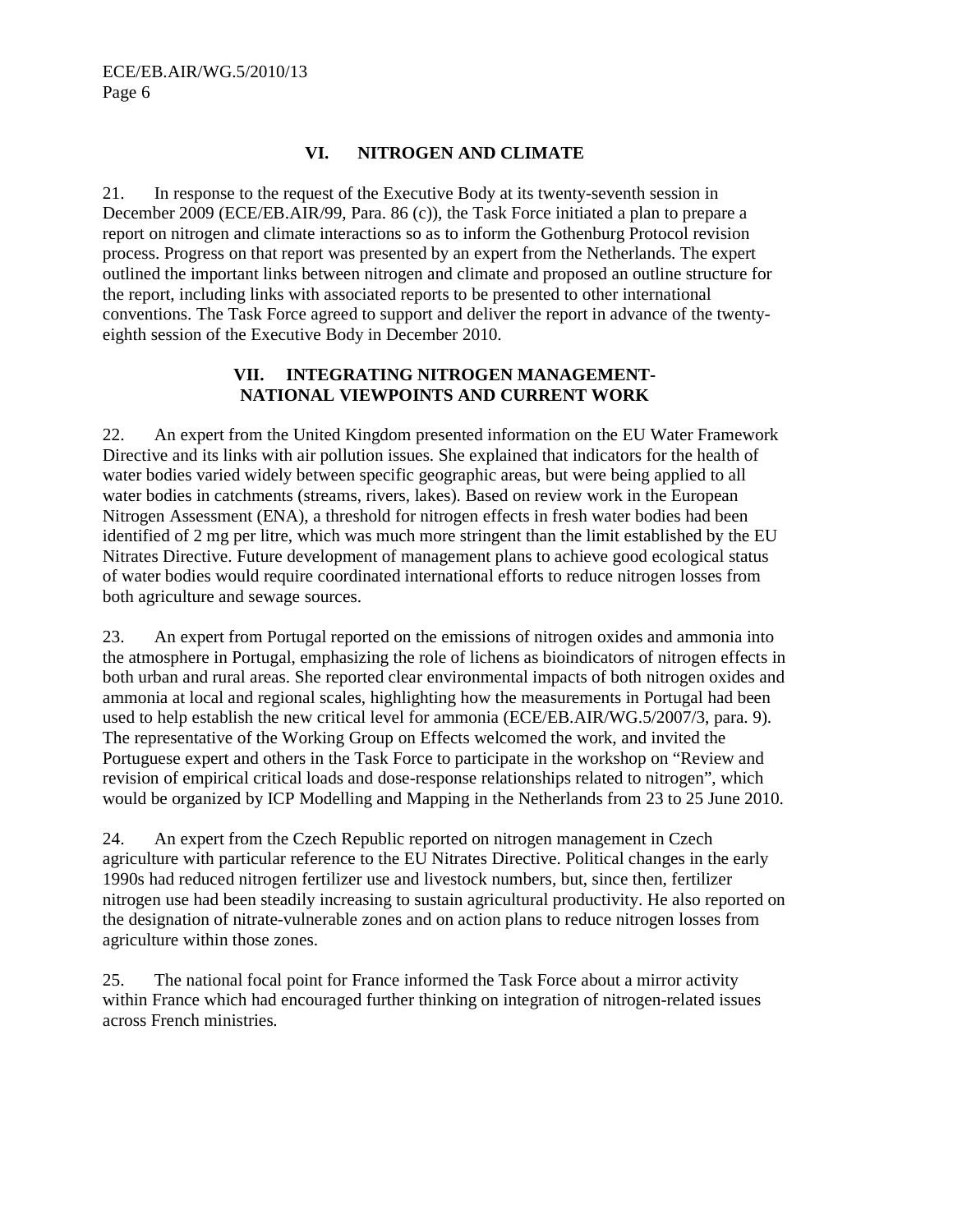26. The Task Force welcomed the reports from the national experts, which highlighted successes and challenges in developing integrated approaches to nitrogen management.

#### **VIII. REPORTS FROM CONVENTIONS AND OTHER INTERNATIONAL ACTIVITIES**

27. An expert from the United Kingdom provided an update on the progress of ENA, as a key contribution to developing integrated understanding on nitrogen issues within the Task Force. The chapters of ENA were now undergoing peer review, with the final assessment to be launched at the "Nitrogen and Global Change" event to be held in Edinburgh from 11 to 15 April 2011. In addition to the public launch of ENA, the event would include a high-level workshop for policymakers on "Future Nitrogen Policies". It was proposed to organize that workshop jointly with the Task Force. The linked international science conference would include presentations of the results from the NitroEurope Integrated Project, together with those of ESF's NinE programme, the European Cooperation in the field of Scientific and Technological Research (COST) Action 729 (Assessing and Managing nitrogen fluxes in the atmospherebiosphere system in Europe) and national and international research activities.<sup>2</sup>

28. The Chair of the steering group of the UNEP Global Partnership on Nutrient Management (GPNM) presented the work accomplished in establishing the Partnership, which was a global initiative bringing together different conventions and other programmes with key stakeholders to foster improved nutrient management. He highlighted the opportunities for involvement of the Task Force as a partner in the work of GPNM, which could include sharing experiences of the Task Force with other partners, including experiences related to nitrogen management in other regions and other problems such as marine eutrophication. The Partnership could also play a role in the authorization process to commission a future Global Nitrogen Assessment. The Task Force agreed that, in keeping with its mandate, there would be benefits from closer cooperation with GPNM. It decided to ask the Working Group on Strategies and Review and the Executive Body for further guidance, including on the ways to link the Convention's activities with those of GPNM.

29. An expert from the United Kingdom reported progress within ENA regarding possible future linkages between international conventions, including options for promoting cooperation and coordination of nitrogen management. There was a need to bring together relevant multimedia nitrogen science to provide cross-cutting information to underpin policy decisions. The Task Force noted that nitrogen budgeting could be a key component in communicating links between air, water and other issues for policymakers. The Task Force agreed to prepare an informal document for the Executive Body and for the Working Group on Strategies and Review on a vision for future nitrogen management within the UNECE, highlighting the possible future role of the Convention and the potential for joint work with other UNECE and international conventions.

 2 Further information on this event can be found at: http://www.nitrogen2011.org/.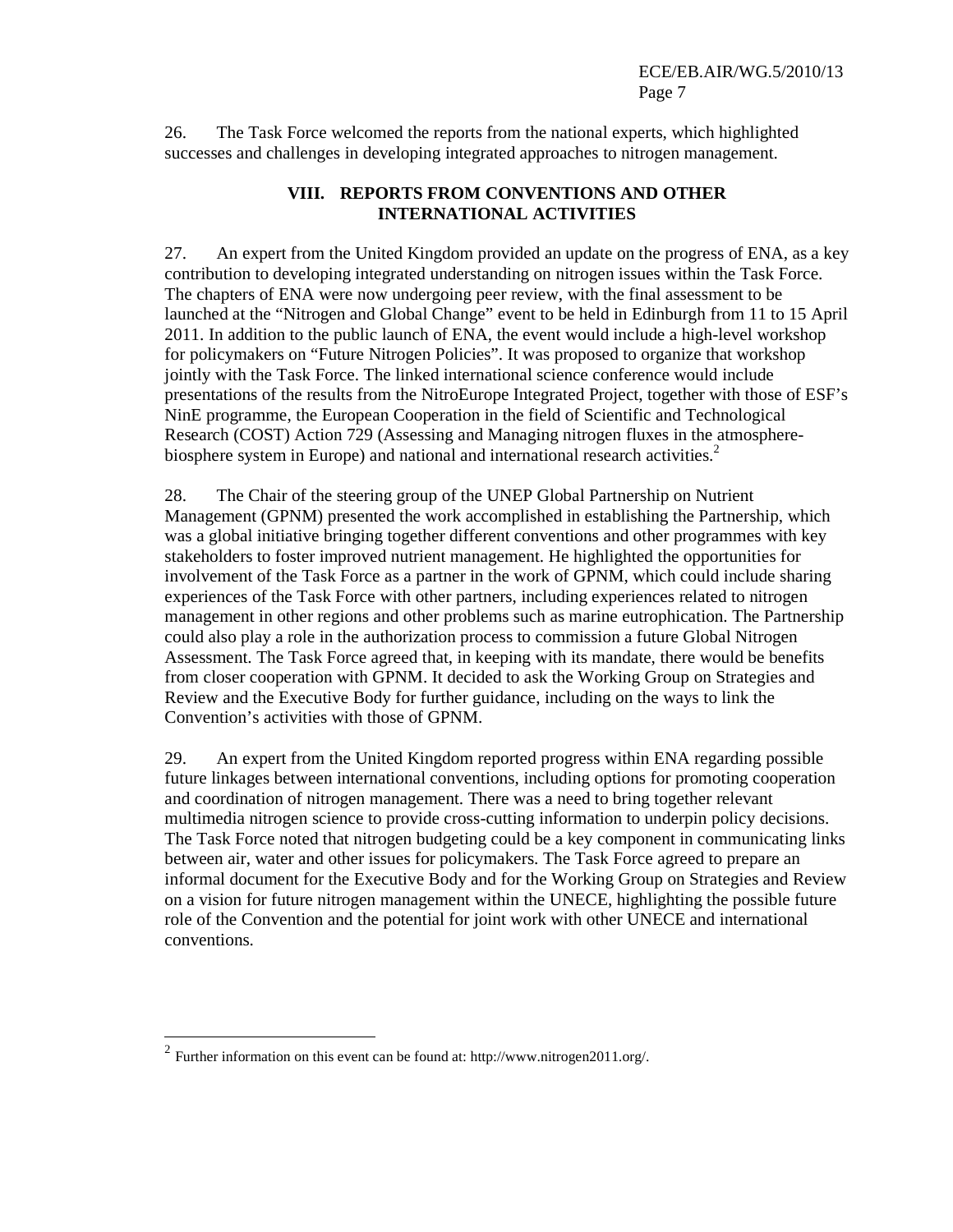-

30. An expert from the United Kingdom reported on the activities of the Global Air Pollution (GAP) Forum and potential links to the Task Force, including a short report on the outcomes of the Air and Climate Workshop held in Gothenburg in October 2009.<sup>3</sup> The GAP Forum invited a representative of the Task Force to report its work and interests at the next GAP Forum meeting, to be held in June 2010 in Brussels, in conjunction with the Task Force on Hemispheric Transport of Air Pollution. The Task Force welcomed the contribution of the GAP Forum and agreed to that proposal.

# **IX. NATIONAL EXPERIENCES ON NITROGEN POLICIES**

31. An expert from the United Kingdom presented a short synthesis of the replies by the Parties to the Convention to the 2008 and 2006 Questionnaires on Strategies and Policies for Air Pollution Abatement, as an introduction to the work of breakout groups. Responses to the questions by the Parties varied greatly in terms of content and extent. Four breakout groups of the Task Force subsequently discussed the responses provided to four questions on the questionnaires in relation to commitments to implement National Codes of Agricultural Practice to reduce nitrogen oxide  $(NO_x)$  emissions; commitments to implement National Codes of Agricultural Practice to reduce ammonia emissions; commitments to reduce ammonia emissions from manure spreading and urea fertilizer applications; and commitments to reduce ammonia emissions from manure housing and storage. A fifth group discussed implications for integrated approaches and potential future reporting strategies.

## **A. Experiences in implementing commitments to reduce Nitrogen Oxide (NOx) emissions**

32. An expert from the United Kingdom presented the conclusions of the breakout group, noting that analysis of the responses to the questionnaire was very difficult due to the vast differences in level of detail and scope of the responses provided by the different Parties. Nevertheless, the group concluded that the implementation of and knowledge regarding  $NO<sub>x</sub>$ emission control was far more mature than that for ammonia, based on the responses, including many references to the translation of requirements into EU and other national legislation. The group felt that more precise guidance in the questions could help in streamlining the responses to support intercountry comparisons.

# **B. Experiences regarding the commitment to implement National Codes of Agricultural Practice to reduce ammonia emissions**

33. An expert from Germany presented the findings of the breakout group, which highlighted that many Parties to the Gothenburg Protocol had not produced an unambiguously named code of practice, as required under annex IX. By contrast, several Parties had elements of ammonia codes embedded within several other codes of practice. The group concluded that national codes were essential for informing farmers about the necessity of and possibilities for ammonia

 $3$  For further information on the workshop, held in October 2009, see  $\frac{http://www.swedishepa.se/en/In-10000}{http://www.swedishepa.se/en/In-10000}$ English/Menu/GlobalMenu/Conference-documentation/Intermediate-climate-policies/).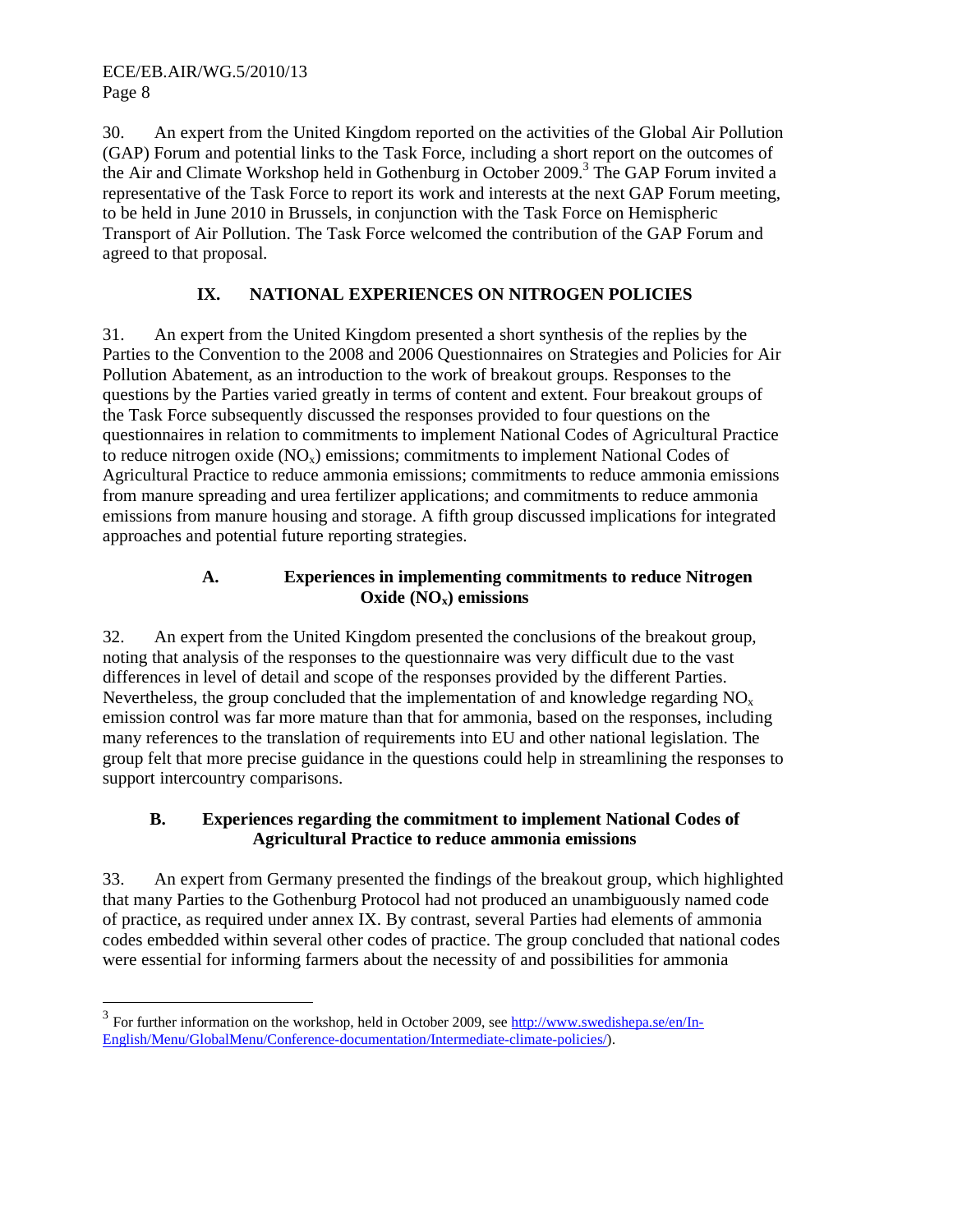emission abatement. The group also concluded that there was a need to improve transparency regarding who received the questionnaire and how it was processed by Parties.

#### **C. Experiences in implementing commitments to reduce ammonia emissions from manure spreading and urea fertilizer applications**

34. An expert from the United Kingdom reported the findings of the group. Many of the responses by Parties were found to be evasive or vague, without specifying the legislation to which they referred. The group also noted large differences between Parties in the implementation of measures in practice. The group suggested that the structure of the questions should be improved to ensure clearer answers by parties (e.g., inclusion of drop-down menus).

#### **D. Experiences with implementing commitments to reduce ammonia emissions from manure housing and storage**

35. An expert from Spain summarized the group discussions. The group found a lack of reliable common statistics, with different countries using different methods, which made it hard to make comparisons. A common database or a more structured approach to responses would be needed to achieve that. The group suggested an effort for coordinated educational plans that could be performed to improve compliance/implementation through a better understanding by practitioners on measures and environmental practices. The group concluded that a network of coordinated demonstration farms would be beneficial to promote on-farm application across all farm types.

## **E. Experience in developing integrated approaches to nitrogen management**

36. An expert from Denmark reported the conclusions of the group on experience in developing integrated approaches for nitrogen management. With regard to the Netherlands, experiences with the farm-level nitrogen budget model (MINAS), which had been legally enforced from 1998 to 2003, though successful from the point of view of integrated nitrogen management, had been abandoned because of conflicting constraints and obligations related to the EU Nitrates Directive. In Denmark, a nitrogen balance was being used, where farmers could construct farm balances online. The group agreed that both farm-scale nitrogen balances and national-scale nitrogen budgets were needed to guide both farmers and policymakers in improving nitrogen management. The group considered that it should be mandatory to implement budgets on a national level, with a clear target for improving the environmental performance over time.

37. The Task Force agreed that reviewing the responses to the Questionnaires had been very informative and should be considered again in future by the Task Force. The information on the questionnaires, as well as the related replies and the review reports, should be more widely disseminated and made more transparent at the national level, as few experts attending the Task Force meeting had been aware of the questionnaire and the responses by their own countries.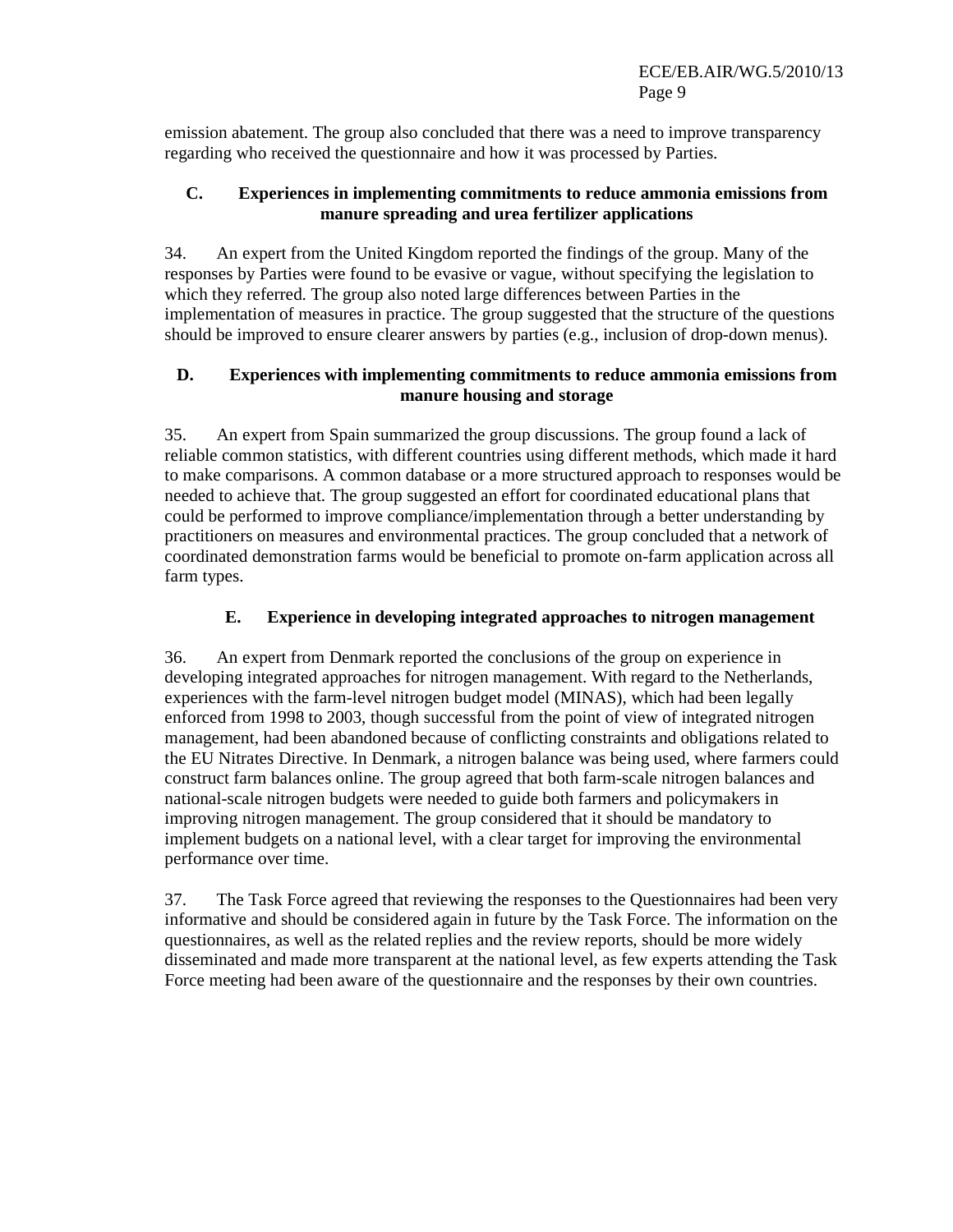## **X. 2010 WORK**

38. The Task Force took note of the successful fulfilment of its 2010 workplan items. It noted, in particular:

 (a) Collaboration with the Task Force on Integrated Assessment Modelling in its work to derive aspirational targets (for 2050) for nitrogen emissions into the air and nitrogen depositions to land;

(b) Establishment of a Task Force subgroup of experts to look specifically at the effects of human diets on nitrogen pollution issues;

(c) Development of options for the revision of annex IX to the Gothenburg Protocol, and their subsequent delivery to the Working Group in Strategies and Review;

(d) Further work on updating the Guidance Document and providing links between it and proposed changes to annex IX;

(e) Progress in the development of national budgeting templates and systems. Steps to integrating nitrogen balances at the farm scale in view of nitrogen management options for annex IX and the Guidance Document.

(f) Further discussion on integrated nitrogen management approaches developed by Parties and providing technical and scientific information to support the revision of the Gothenburg Protocol in relation to managing the whole nitrogen cycle;

(g) Holding of its fourth annual meeting in April 2010, as well as plans to hold a fifth meeting in October 2010 specifically dedicated to the updating of annex IX of the Gothenburg Protocol and preparation of supporting documents (subject to agreement by the Executive Body Bureau to add the meeting to the Convention's list of meetings for 2010).

#### **XI. FURTHER WORK**

39. The Task Force agreed on items for its draft 2011 workplan as follows:

(a) Continue improving coordination of activities across and outside the Convention and collaborate with subsidiary bodies under the Convention to complement the work of the subsidiary bodies of the Convention, in particular:

(i) Working with the International Cooperative Programme (ICP) on Modelling and Mapping of Critical Loads and Levels and Air Pollution Effects, Risks and Trends (ICP Modelling and Mapping), in particular on critical loads and dynamic modelling of nitrogen effects, including the development of indicators through the use of nitrogen budget approaches and links between nitrogen and climate;

(ii) With the Task Force on Emission Inventories and Projections, investigate holding a joint workshop on agricultural emissions and projections and continue ensuring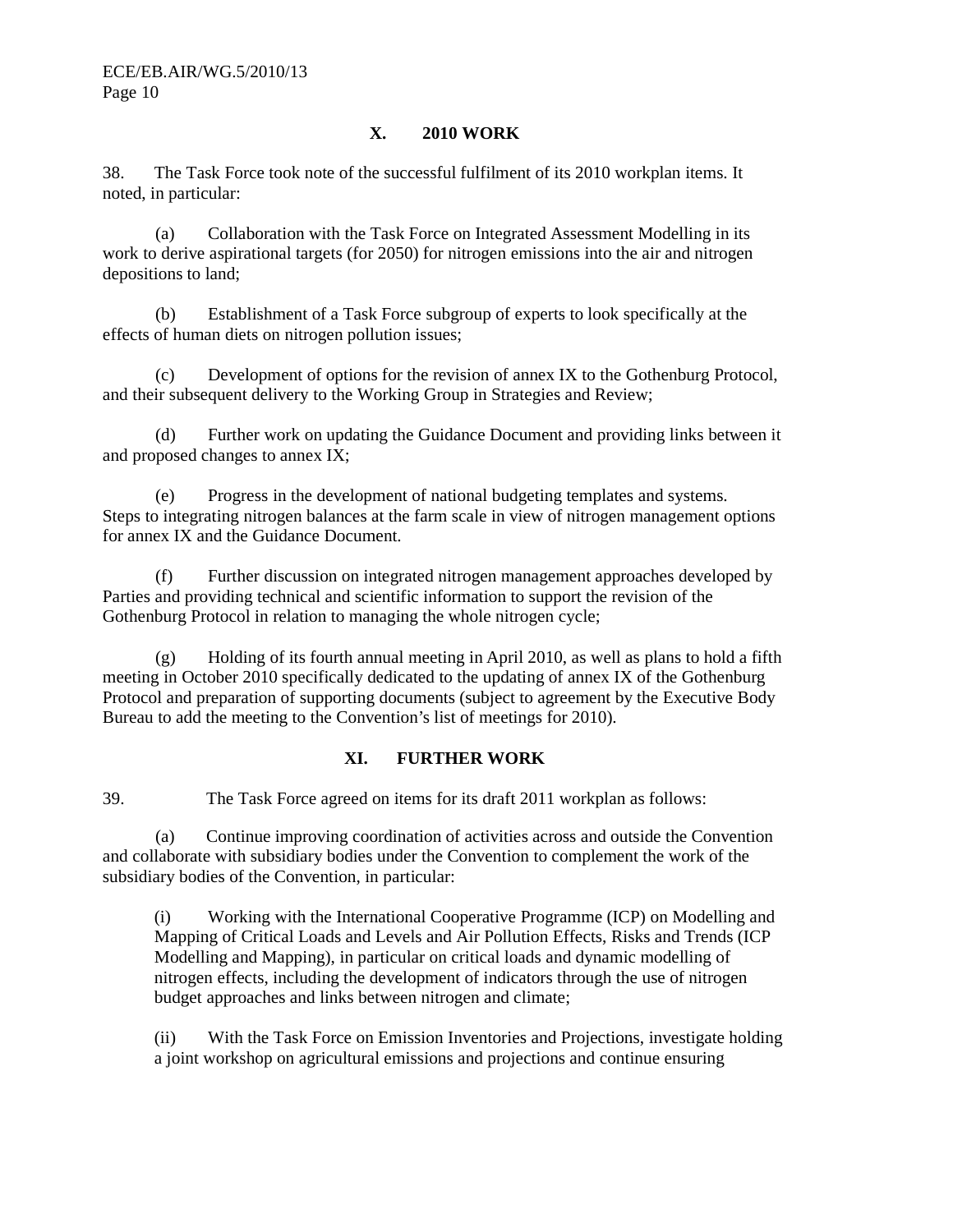consistency between development of emission estimates and the estimation of efficiencies of agricultural emissions abatement;

(iii) With the Task Force on Integrated Assessment Modelling, participate in relevant meetings, in particular providing advice to avoid pollutant-swapping, and considering aspirational targets and effects of human behaviour, including dietary choices;

(b) Continue the work of the former Expert Group on Ammonia Abatement, develop technical and scientific information on an integrated approach to mitigation of agricultural nitrogen emissions with particular reference to the revision of the Gothenburg Protocol and, in

particular, finalize the update of the Guidance Document on Control Techniques for Preventing and Abating Emissions of Ammonia and work on updating the Framework Code on Good Agricultural Practice for Reducing Ammonia; inform the deliberations of the Working Group on Strategies and Review on revisions to annex IX to the Gothenburg Protocol; and take account of the relevant European Commission's reference documents on Best Available Techniques (BREFs);

(c) Continue providing technical information on making and using nitrogen budgets and estimating nitrogen emissions at various spatial scales and for various system boundaries;

(d) Continue developing and providing technical and scientific information to support the revision of the Gothenburg Protocol in relation to the whole nitrogen cycle;

(e) Request the national focal points to report their experiences, including any difficulties that they have in developing and implementing an integrated approach;

(f) Further consider the results from the European Nitrogen Assessment;

(g) Provide technical information on the effects of human diets on nitrogen use and emissions

(h) Prepare a special report on the interaction of reactive nitrogen and climate change, as requested by the Executive Body;

(i) Liaise with the Centre for Integrated Assessment Modelling (CIAM) to examine the costs and benefits of ammonia emissions abatement measures;

(j) Liaise with countries in Eastern Europe, the Caucasus and Central Asia in the development of approaches for managing reactive nitrogen in industry and agriculture;

(k) Prepare an informal document on the vision and future possibilities for integrating nitrogen management within the Convention and in relation to other UNECE and international conventions;

(l) Hold the Task Force's sixth meeting, tentatively scheduled to be held in May 2011, and submit its report.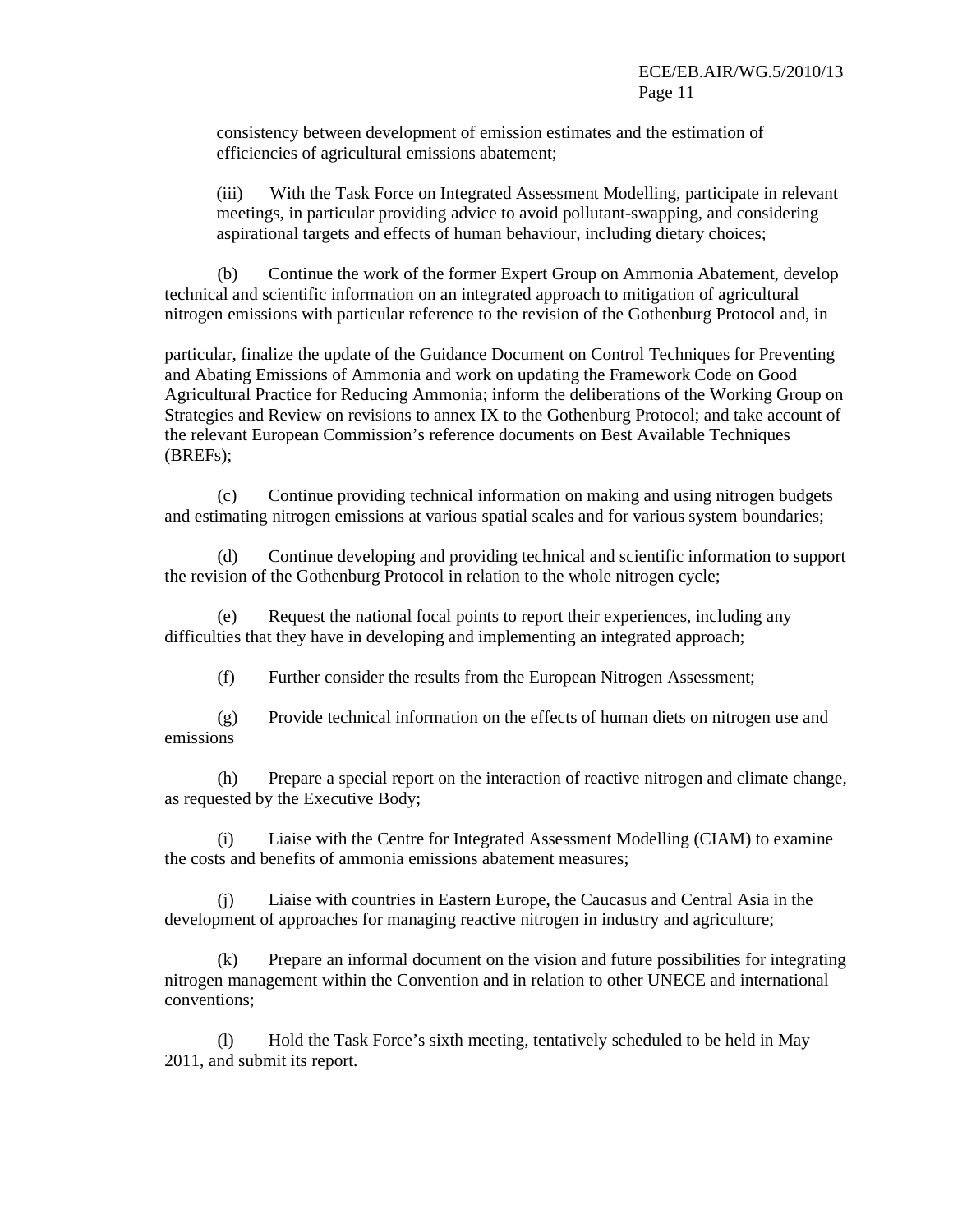#### **Annex**

#### **EXPLANATION OF AMENDMENTS TO THE OPTIONS FOR REVISION OF THE GOTHENBURG PROTOCOL, ANNEX IX**

1. Based on the feedback from the forty-sixth session of the Working Group and other considerations, the Task Force has further clarified and amended its earlier proposal to revise annex IX of the Gothenburg Protocol (ECE/EB.AIR/WG.5/2010/5). The present annex summarizes and explains the proposed amendments to the options for annex IX, which are reported in ECE/EB.AIR/WG.5/2010/14. This annex is supported by an informal draft of the updated Guidance Document, available on the website of the Working Group on Strategies and Review. In the following section, titles refer to the sections of the revised annex IX document (ECE/EB.AIR/WG.5/2010/14).

#### **A. Advisory code of good agricultural practice**

2. The Task Force agreed that the "UNECE Framework Code for Good Agricultural Practice For Reducing Ammonia" should include a section on low-emission manure processing and composting systems, as the importance of such systems was growing and those systems could be significant sources of ammonia emissions.

3. The Task Force agreed that codes of good agricultural practice for prevention of ammonia emissions had to be closely linked with other codes of good agricultural practice to ensure that interactions were considered fully and pollution swapping was prevented.

#### **B. Nitrogen management, taking into account the full nitrogen cycle**

4. The Task Force agreed on amending and simplifying the text presented in paragraph 4 of ECE/EB.AIR/WG.5/2010/5. The proposed farm-gate balances had to be based on easy-toquantify external N inputs and outputs. The Task Force agreed on using these farm-gate balances especially on livestock farms, as the ammonia emissions abatement potential of nitrogen management on the basis of farm-gate balances was largest on livestock farms (and much less on arable farms). Further, the Task Force agreed on a five year period after the coming into force of the revised protocol for parties, so as to collect baseline data on current input-output balances of representative farming systems. The five-year period was intended to account for interannual variability. That change meant that the achievement of "improvement targets", as specified in paragraph 4, applied at the earliest 10 years after the coming into force of the revised protocol.

5. The Task Force agreed on targets for both nitrogen surplus (nitrogen input-output balance) and nitrogen use efficiency. Those values were farm-system dependent and in part also interdependent, but there were benefits in using both indicators (targets). The nitrogen surplus expressed the loading of the environment with nitrogen per unit surface area (kg nitrogen per ha per year) whereas the nitrogen use efficiency expressed the efficiency by which food was produced on farms (kg nitrogen output per kg nitrogen input).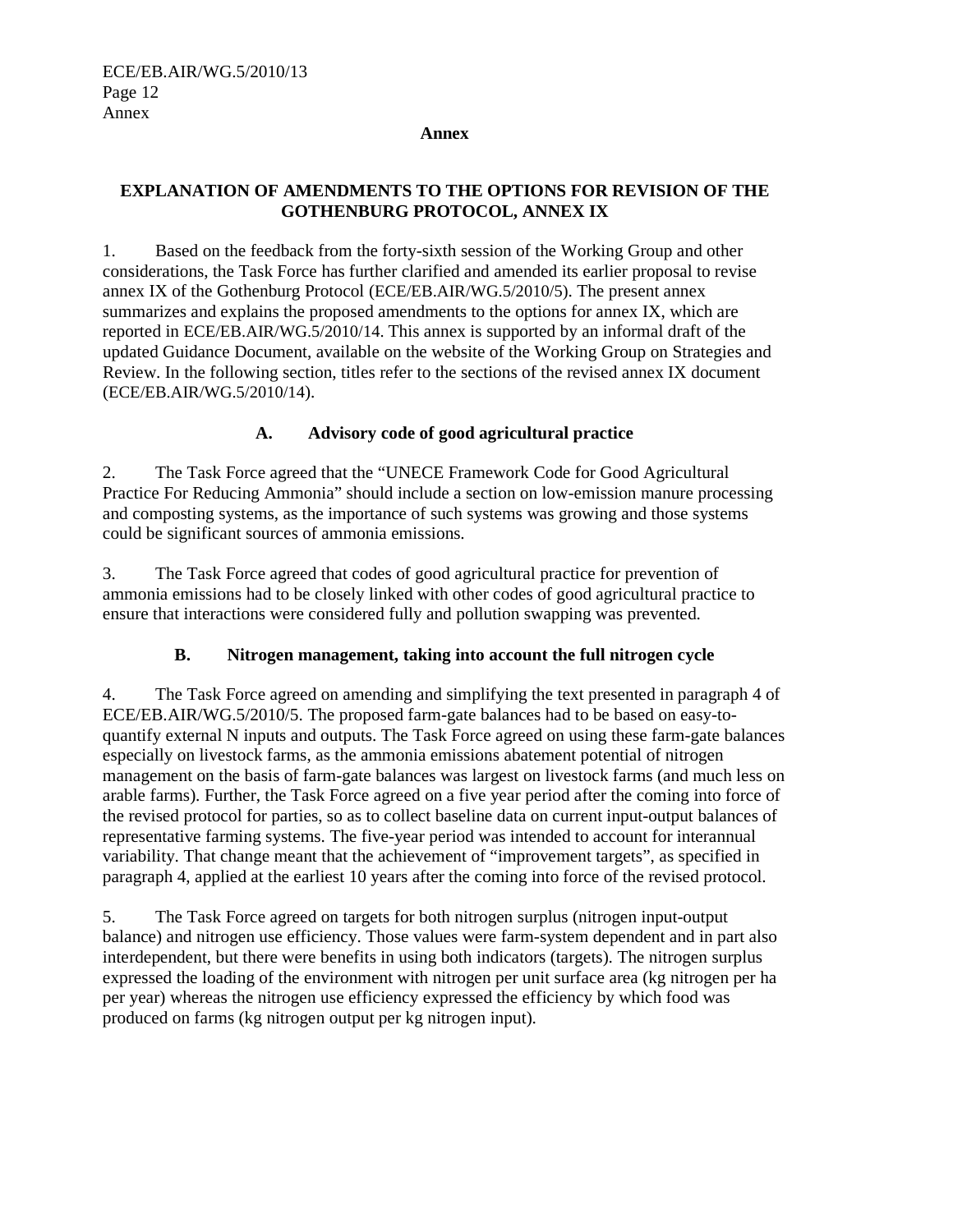6. The Task Force agreed on the proposal to implement the measures for nitrogen input-output balances and nitrogen use efficiency on large farms at earliest 10 years after the entry into force of the revised protocol. The implementation of those measures on large farms had to be based on the experiences obtained on representative demonstration farms during the first 10 years.

7. Based on the guidance received from the Working Group on Strategies and Review at its forty-sixth session in April 2010, the Task Force had in its further work used livestock units (LU) rather than estimated nitrogen excretion during the housing period to set farm size thresholds. The use of livestock units had the advantage that it was consistent with EU reporting on farm size statistics. Where existing farm size thresholds were retained for pig and poultry, the units of animal places were retained for consistency with existing legislation.

8. The Task Force agreed on the proposal that for option A (high ambition), all livestock farms were included, with the exception of very small hobby farms of five or less livestock units. Under option B (medium ambition), an approach was taken that included 70 per cent of the European emissions from each of the cattle, pigs and poultry, giving equal attention to each sector. Based on that common target, thresholds were set at 50 livestock units for cattle, 200 livestock units for pigs (approximately equivalent to 400 sows) and 40,000 places for poultry. Under option C (low ambition), a threshold of 50 livestock units for cattle was combined with the existing thresholds for pigs in the Gothenburg Protocol and the EU Integrated pollution prevention and control (IPPC Directive) of 2,000 places for fattener pigs, 750 places for sows and 40,000 places for poultry. For discussion of the cattle threshold, see annex I to ECE/EB.AIR/WG.5/2010/4. For Option B, the lower threshold for pigs (covering 70 per cent of the European pig herd) was made bearing in mind that the existing Gothenburg Protocol/IPPC Directive thresholds for pigs only covered around 20 per cent of the European pig herd.

#### **C. Livestock feeding strategies**

9. The Task Force agreed to change the specification of the farm size thresholds under options A, B and C, so as to be consistent with those proposed for nitrogen management as described above. The dates of implementation were similarly changed to account for the initial five-year period for collection of baseline data.

#### **D. Animal housing**

10. In response to the request by the Working Group to clarify the thresholds for new animal housing, the Task Force agreed on the proposal to apply the emission reduction measures to all new animal houses, irrespective their size, as the measures for new houses would not lead to large differences between farms of different sizes in the costs per kilogram of nitrogen abated. The Task Force agreed that an exemption should apply for the smallest farms (including hobby farms) of five livestock units or fewer. The revised text also made it explicit that the paragraphs on new livestock housing applied to all new and largely rebuilt housing.

11. The Task Force agreed that the word "broilers" applied to all poultry for cooking, including chicken, turkeys, geese and other table birds. The differences in the specified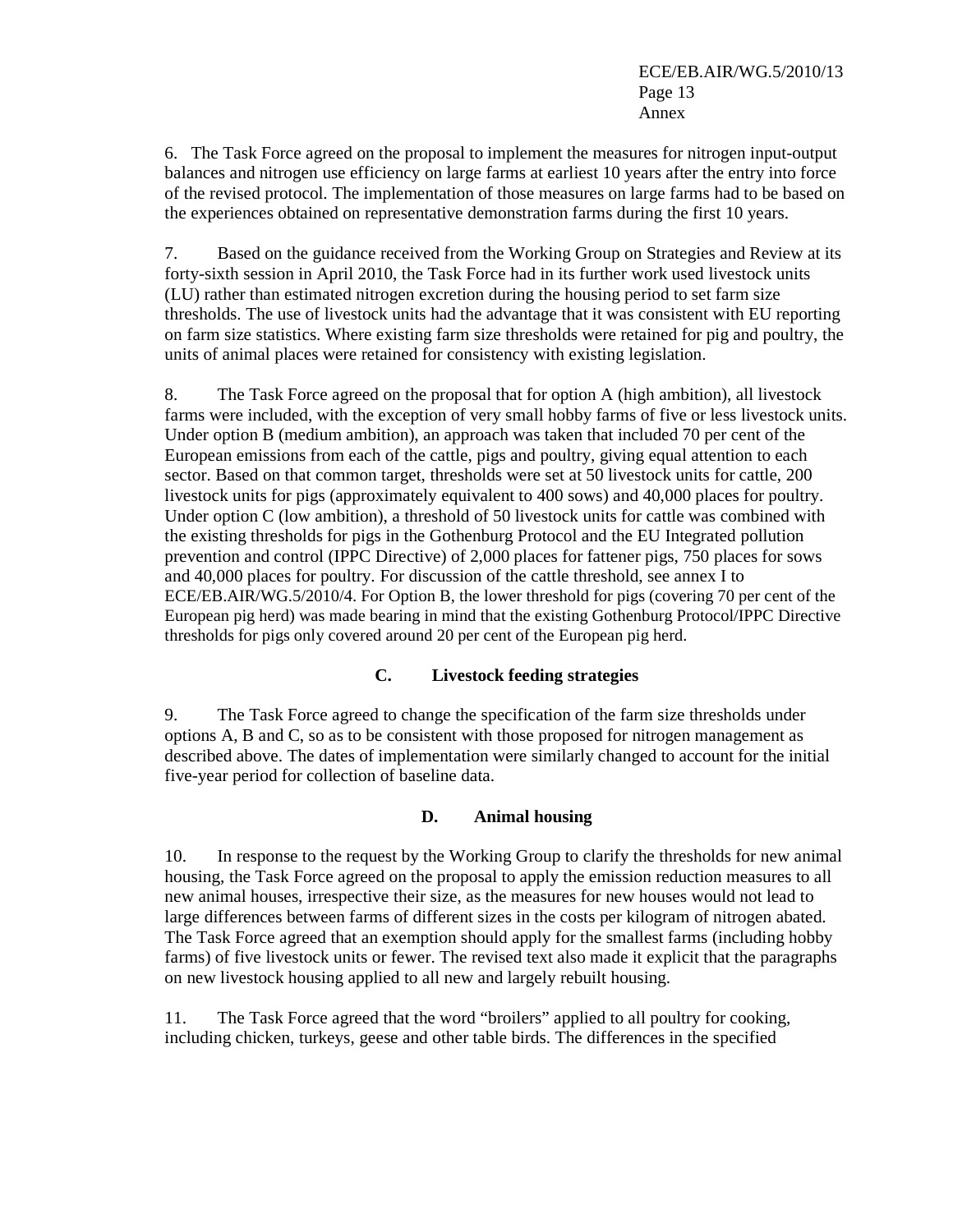reductions for different management types related to the availability of the relevant technical measures, as outlined in the Guidance Document.

12. Based on the prioritization of measures and a desire to simplify the text, the Task Force agreed on combining the paragraphs for (a) sows and fattener pig housing into a single heading for all pig houses and (b) new or largely rebuilt housing for other livestock types into a single heading. Housing systems for these other livestock types (e.g., sheep, horses, buffalo, camels, minks, etc.) were estimated to account for less than 5 per cent of European ammonia emissions.

13. The Task Force noted that within EU member States the IPPC Directive was already in force, and applied to existing animal housing for large pig and poultry farms. Based on that consideration, the Task Force agreed to update the original provision for pig and poultry housing in annex IX to provide an option for existing animal houses. The proposed implementation time and annex IX note 2/ provided flexibility for countries in Eastern Europe, the Caucasus and Central Asia.

#### **E. Manure storage outside of animal houses**

14. The Task Force agreed to amend the text so as to make it clear that the measures applied to slurry stores outside of animal housing. On technical grounds, the measures applied to all slurry stores and all animal categories. Option B was now listed with a delayed implementation time.

15. The Task Force agreed to include a new paragraph to highlight that, for solid manure outside of animal housing, Parties should use low emission systems as far as they considered it feasible. New data were available showing that closely covering farmyard manure stores with plastic sheeting significantly reduces ammonia emissions with no significant pollution swapping issues for nitrous oxide or methane. That measure was especially applicable to manure heaps that had been completed (did not receive daily additions). That measure would be described further in the revised Guidance Document.

#### **(a) Manure processing and composting**

16. Given the increasing importance of manure processing and composting (especially in organic farming) and the significant ammonia emissions associated with some manure processing and composting installations, the Task Force agreed to include a new provision for low-emission manure processing and composting systems, as far as the Party considered it feasible. Indirectly, that provision also highlighted the need for further developments in the area, as described in the Guidance Document.

# **F. Manure application**

17. The main request from the Working Group for this topic was that the Task Force clarified more precisely under which conditions the measures applied. The Task Force agreed that the provision applied to the land application of all slurry and solid manure from all livestock types to both arable and grassland. The basic structure of the tables had been further clarified to